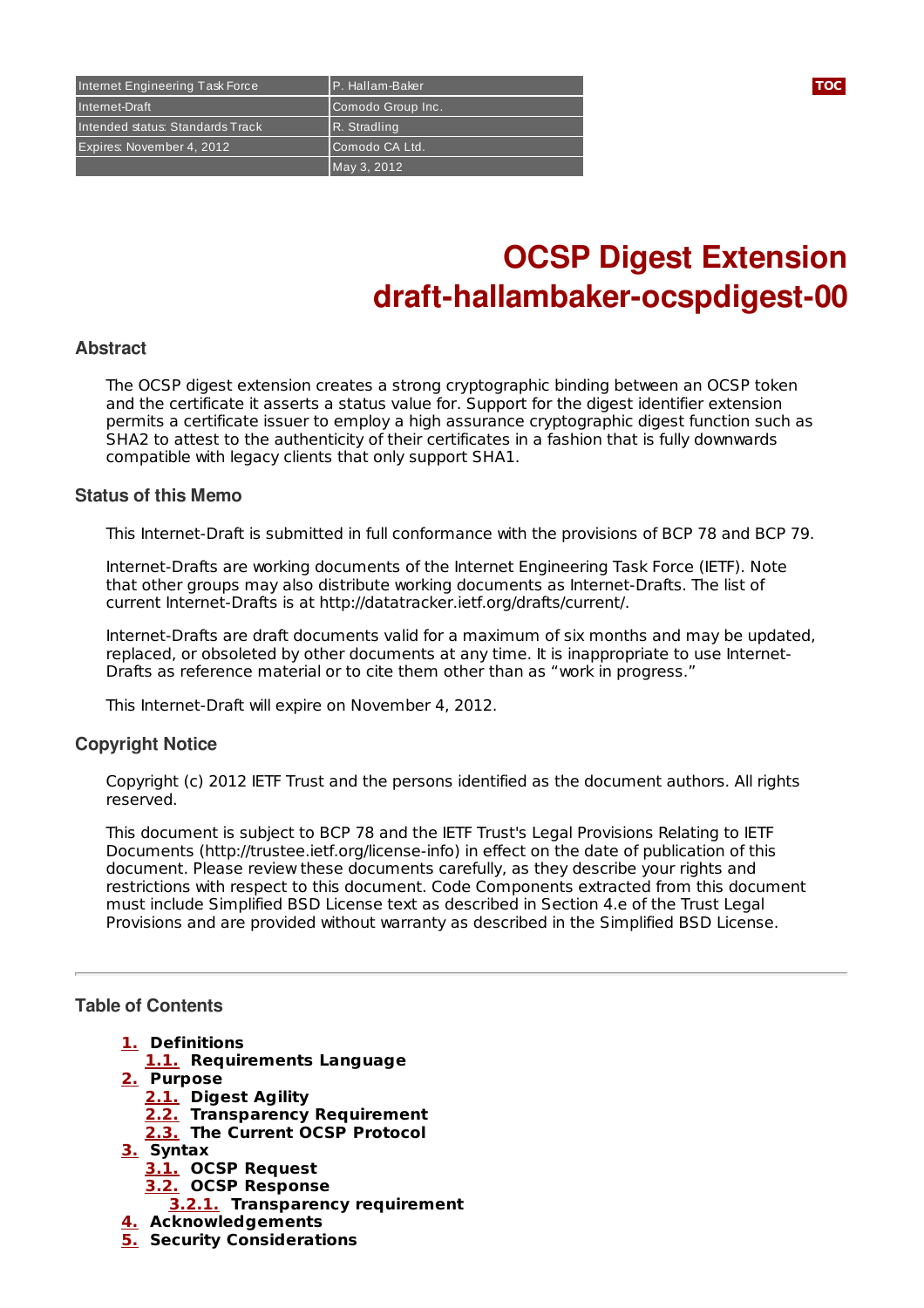- **[5.1.](#page-4-3) Disclosing non existence of certificates**
- **[5.2.](#page-4-4) Client disclosure of certificate digest identifier**
- **[5.3.](#page-4-5) Client detection of service compromise**
- **[5.4.](#page-4-6) Verifying service compliance**
- **[6.](#page-5-0) For discussion.**
- **[7.](#page-5-1) IANA Considerations**
- **[8.](#page-5-2) Normative References**
- <span id="page-1-0"></span>**[§](#page-5-3) Authors' Addresses**

#### <span id="page-1-1"></span>**1. Definitions**

#### **1.1. Requirements Language**

The key words "MUST", "MUST NOT", "REQUIRED", "SHALL", "SHALL NOT", "SHOULD", "SHOULD NOT", "RECOMMENDED", "MAY", and "OPTIONAL" in this document are to be interpreted as described in RFC [2119](#page-5-4) [RFC2119].

#### <span id="page-1-2"></span>**2. Purpose**

The OCSP digest identifier is provides a mechanism that permits a new cryptographic digest function to be used to authenticate an X.509v3 certificate in a manner that is fully backwards compatible with deployed browsers. This capability overcomes a 'deployment deadlock' condition that would otherwise make deployment of new cryptographic digest algorithms unacceptable to many certifcate users.

A second advantage of the OCSP digest identifier is to provide an affirmative demonstration that the OCSP responder had actual knowledge of the existence of the certificate whose status is being queried. This provides a transparency control on the operation of the Certificate Authority issuing the certificate. A Certificate Authority that has lost track of which certificates have been legitimately issued will be unable to determine if a response MUST or MUST NOT contain the digest identifier extension.

#### <span id="page-1-3"></span>**2.1. Digest Agility**

Although the SSL Certificate industry has successfully completed a transition from use of the MD5 digest algorithm to SHA-1, this transition was a straightforward one as every Web browser that supported MD5 also provided support for SHA-1. Recent cryptanalytic work on the SHA-1 algorithm strongly suggest that while the use of SHA-1 in TLS should not be an immediate cause for concern it is prudent to ensure that there is a viable transition plan to use of SHA-2, preferbly a plan that can be put into effect at short notice.

Although the X.509v3 certificate format has supported use of SHA-2 as a cryptographic digest since the algorithm was first published in 2001, there is currently no viable transition plan that permits SHA-2 to be deployed in a manner that will be acceptable to the operators of Web sites that use the certificates.

The TLS protocol and X.509v3 certificates are widely used to ensure the accountability, authenticity and confidentiality of Web transactions. One consequence of this widespead use is that the population of Web browsers has become highly hetrogeneous. While many Web users only use the latest Web browsers with the most up to date security features, a significant proportion of Web users do not. In particular there remains a significant number of Web users whose browsers are ten or more years old.

The use of older Web browsers has significant consequences for merchants using the Web to offer products and/or services. A merchant whose Web site is not accessible to 5% of the population of Web browsers risks losing 5% of their sales. Although most Web merchants are

#### **[TOC](#page-0-0)**



**[TOC](#page-0-0)**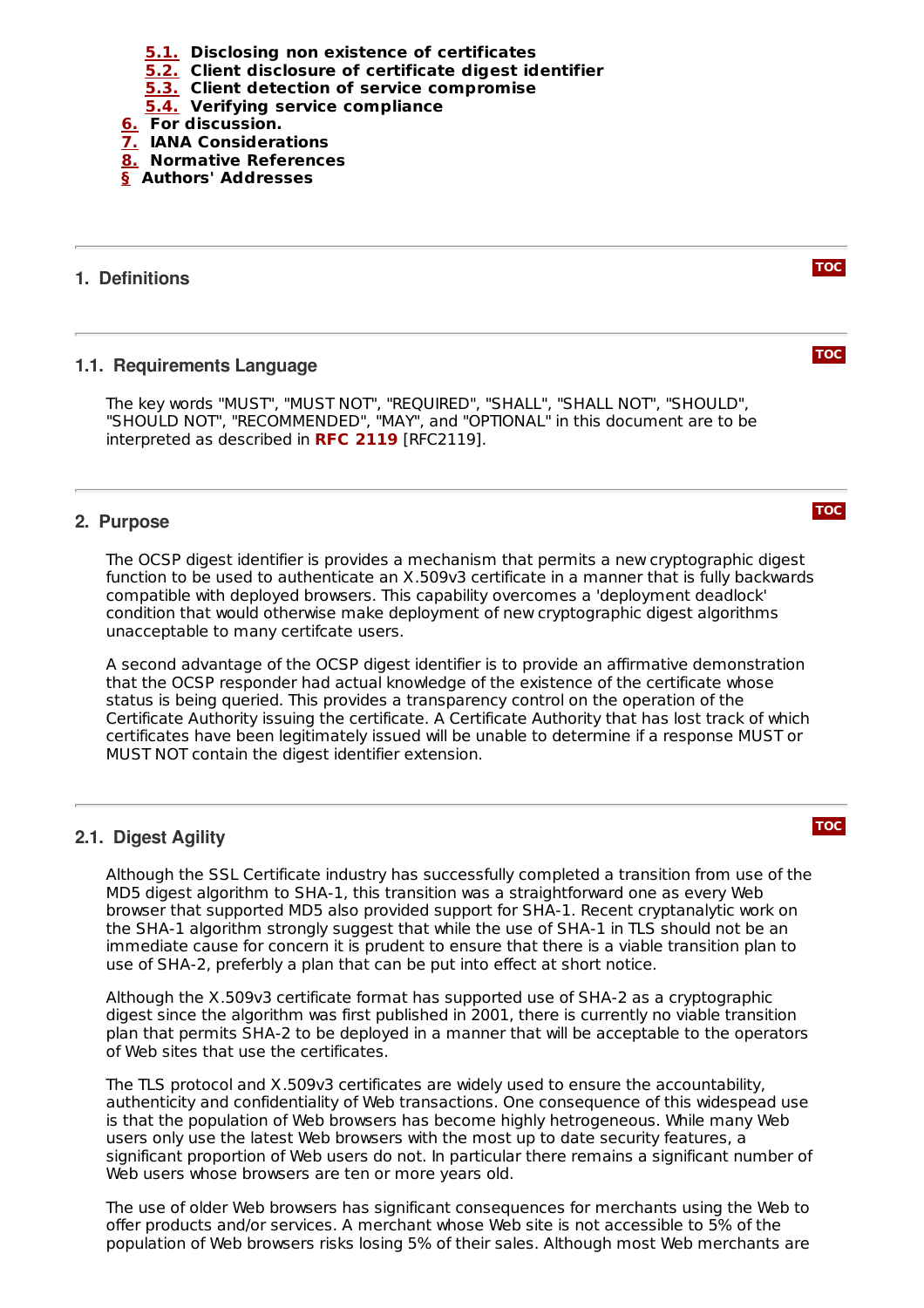interested in offering their customers 'security', their motivation for doing so is to encourage them to do business with them. Thus a security feature that causes the merchant to lose more customers than it gains will be unacceptable to them.

Certificate Authorities will not issue certificates for which there is no market and browser providers cannot insist on the use of a credential format that no sites want and no Certificate Authority will issue. Deployment of SHA-2 has thus reached a deadlock condition in which none of the parties involved can or will act until all the other parties have acted first.

Although most Certificate issuers have the technical capability to offer digital certificates that use the SHA-2 algorithm, there is currently no demand for such certificates except for use in closed environments where the legacy browser constraints do not apply.

The OCSP digest identifier extension permits an OCSP response to identify the certificate whose status it reports using a cryptographic digest of the certificate. This provides a stronger binding between that OCSP token and the certificate to which it applies than the current protocol permits.

In a typical deployment scenario, the certificate itself would be signed using a SHA-1 digest to ensure backwards compatibility with legacy browsers and the OCSP token would contain a digest identifier extension that uses the SHA-2 algorithm or better. This approach

#### <span id="page-2-0"></span>**2.2. Transparency Requirement**

A transparency requirement is a constraint on the operation of a service that may be verified by through access to public information alone.

A transparency requirement is thus a stronger criteria than an audit requirement that may require privileged access to verify.

The digest identifier extension MAY be used to enforce a transparency requirement that an OCSP responder mantain a complete and accurate log of all certificates issued and accurately reports the existence status of the certificate(s) for which OCSP requests are made.

Such a transparency requirement would typically be placed on an OCSP service that is operated by a Certification Authority to provide transparency with respect to compliance with a breach notification requirement.

#### <span id="page-2-1"></span>**2.3. The Current OCSP Protocol**

The OCSP protocol defines an online service that reports the status of an issued X.509v3 certificate. The original protocol permitted an OCSP response to specify the certificate it reported status of by means of a CertID structure specified as follows:

CertID ::= SEQUENCE {

hashAlgorithm AlgorithmIdentifier, issuerNameHash OCTET STRING, -- Hash of Issuer's DN issuerKeyHash OCTET STRING, -- Hash of Issuers public key serialNumber CertificateSerialNumber }

While the issuerNameHash and serialNumber should be unique, this is a matter of convention rather than a cryptographic guarantee, a convention that an attacker might be able to subvert in the case that a CA was breached.

The original justification made for only supporting a weak binding to the certificate in the CertID structure was that it should be possible to operate an OCSP service from information contained in CRLs alone

This particular requirement is rejected. A protocol specification should not attempt to enforce

**[TOC](#page-0-0)**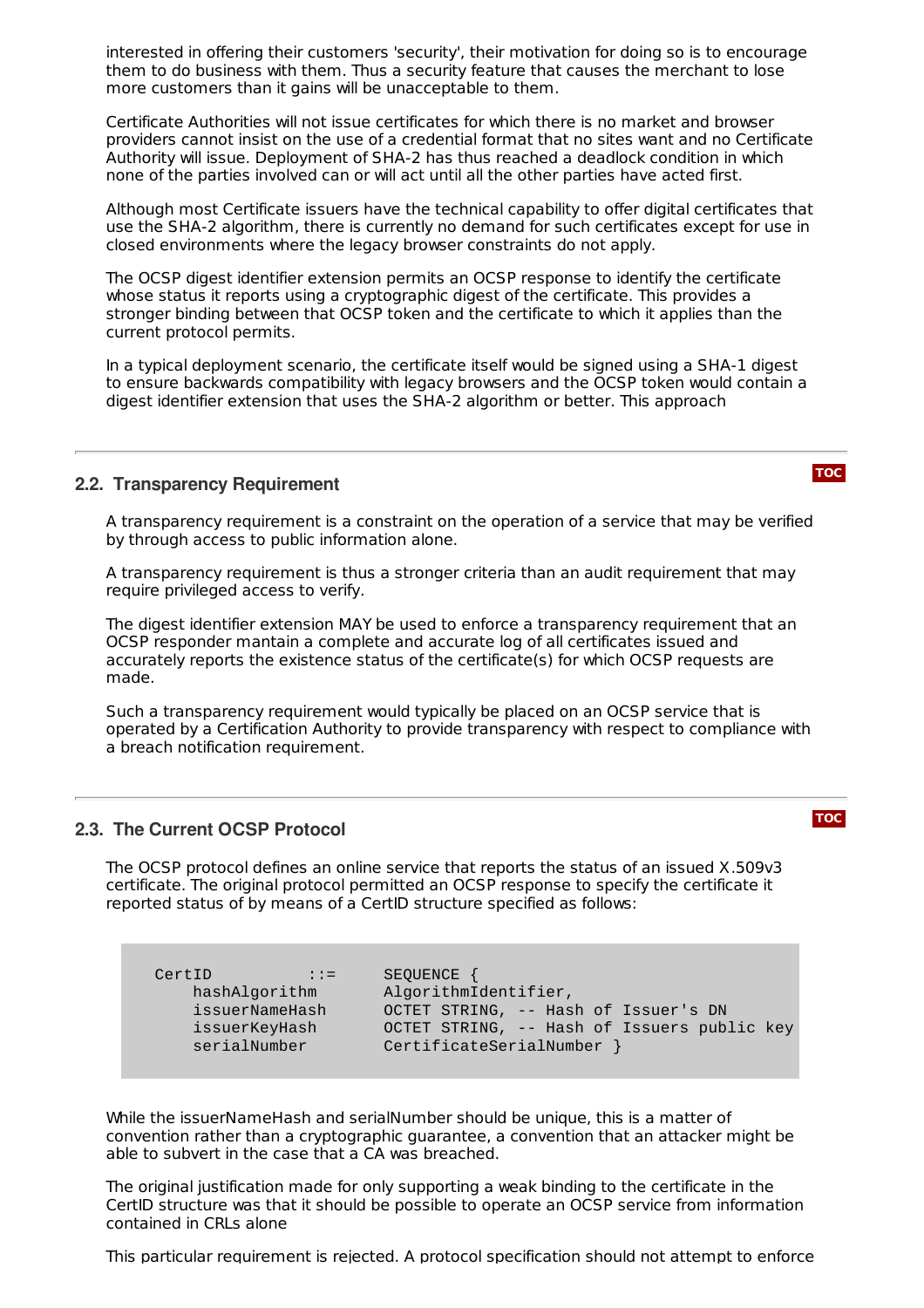This particular requirement is rejected. A protocol specification should not attempt to enforce a lowest common denominator for security. Services that have additional information available should not be unable to deliver it to clients merely because other services might not have that information.

It is certainly legitimate for a relying party making use of an OCSP responder to consider a service that reports the status 'good' for a certificate that has never been issued to be defective. An accomodation made in a specification to permit a certain level of service to be offered by constrained services should not prevent other services that are not limited from offering a greater degree of security.

In this case a purpose of the specification is precisely to determine whether the OCSP responder has actual knowledge of the certificates issued.

#### <span id="page-3-0"></span>**3. Syntax**

The digest identifier extension MAY be used in CRLs or OCSP requests and responses. The extension has the following format:

```
cabf-ocsp-digest OBJECT IDENTIFIER ::= { cabf 2 }
DigestData ::= SEQUENCE {
      hashAlgorithm AlgorithmIdentifier,
      CertHash OCTET STRING}
```
The CertHash contains the digest value of the certificate to which the enclosing status assertion or request applies.

#### <span id="page-3-1"></span>**3.1. OCSP Request**

When specified in an OCSP request as a singleRequestExtensions entry, the Digest Identifier extension provides an additional means of identifying the certificate whose status is being queried rather than a replacement for the existing CertID structure.

Should an OCSP responder detect an inconsistency between the contents of the CertID structure and the Digest Identifier extension, there are three possible explanations:

- The discrepancy is due to an unintentional software error in either the client software or the CA infrastructure
- The discrepancy is due to an OCSP request being intentionally misformed.
- The digest algorithm that was originally used to sign the digital certificate has been compromised and the OCSP request was made by client software that recieved a compromised certificate.

An OCSP responder that is able to do so SHOULD take approrpiate steps to determine the cause of such discrepancies.

#### <span id="page-3-2"></span>**3.2. OCSP Response**

When specified in an OCSP request as a singleExtensions entry, the Digest Identifier extension provides an additional means of identifying the certificate whose status is being reported.

If the contents of either the CertID or the Digest Identifier extension are inconsistent with the certificate being querried, the response entry SHOULD be rejected as not matching the specified certificate.



**[TOC](#page-0-0)**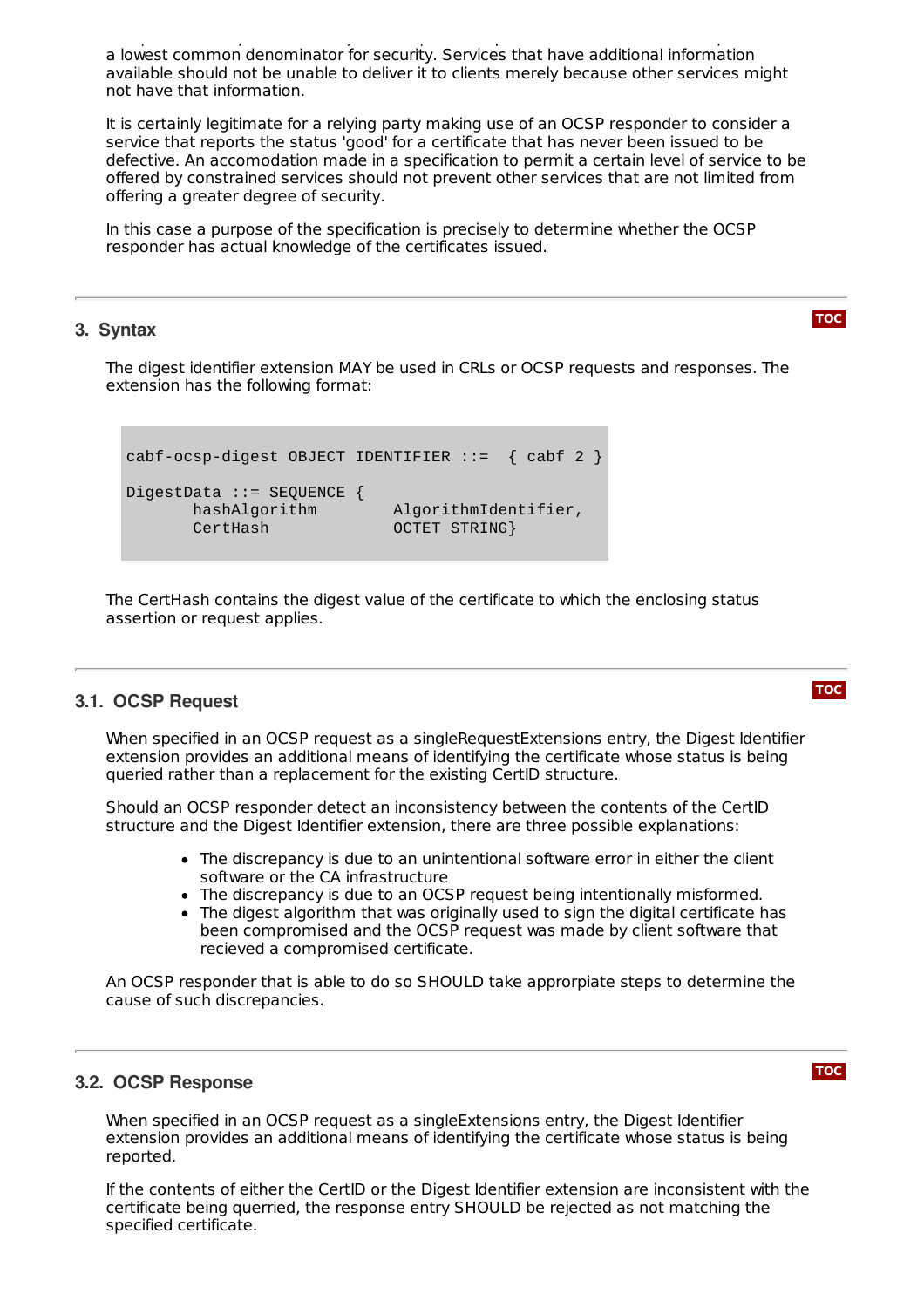If no matching response entries are present in a response, a client SHOULD consider the status of the certificate to be unknown.

#### <span id="page-4-0"></span>**3.2.1. Transparency requirement**

An OCSP responder MUST NOT present a digest identifier extension as a singleExtensions entry unless it has actual knowledge that the corresponding certificate exists.

An external policy MAY verify compliance with the transparency requirement by generating a sequence of queries for certificates that are known to exist and dummy queries for certificates that are known not to exist.

to pass the transparency requirement, an OCSP responder MUST return the appropriate response to each type of query:

- If the certificate exists: A response with a digest identifier extension.
- Otherwise: A response that indicates an invalid status for the certificate and does not contain a digest identifier extension.

Note that it is possible for a third party to determine compliance with the transparency requirement on a statistical basis even if the OCSP request discloses the digest identifier of the corresponding certificate in some way.

#### <span id="page-4-1"></span>**4. Acknowledgements**

<span id="page-4-2"></span>[List of CABForum and PKIX contributors]

### <span id="page-4-3"></span>**5. Security Considerations**

#### **5.1. Disclosing non existence of certificates**

The deployed OCSP infrastructure only permits a client to determine that a certificate has not been revoked. Some OCSP responders return the OCSP status 'good' in cases where the status of the certificate is not known. Some OCSP clients have identical behavior in the case that the returned status is 'good' and 'unknown'.

<span id="page-4-4"></span>Consistent use of the digest identifier permits a client to distinguish these cases.

#### **5.2. Client disclosure of certificate digest identifier**

A client may disclose the digest identifier of an issued certificate in an OCSP request, thus providing the service with the information necessary to form a response in the case that it is not entitled to do so by reason of not having actual knowledge of the existence of the certificate.

#### <span id="page-4-5"></span>**5.3. Client detection of service compromise**

<span id="page-4-6"></span>Steps that a client should take in the event that a service compromise is detected are outside the scope of this document.

#### **[TOC](#page-0-0)**

## **[TOC](#page-0-0)**



**[TOC](#page-0-0)**



**[TOC](#page-0-0)**